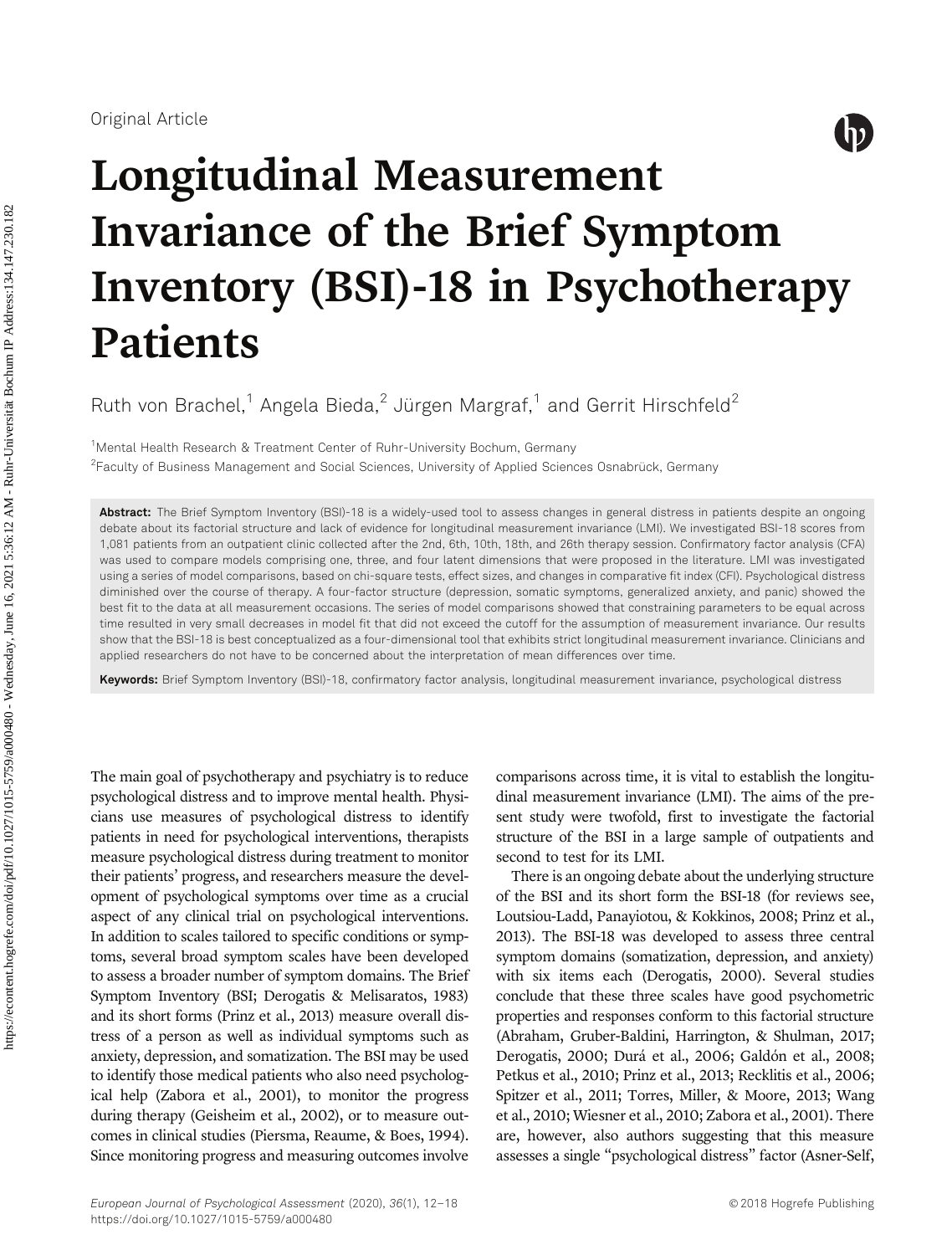Schreiber, & Marotta, 2006; Prelow, Weaver, Swenson, & Bowman, 2005), and other authors claiming that the BSI-18 is best conceptualized as measuring four factors (Andreu et al., 2008; Zabora et al., 2001). The four-factor models retain the somatization and depression factors but split the anxiety scale into two factors, that is, generalized distress and panic, each assessed by three items. Resolving this issue has important consequences for the interpretation of scale scores and is an important prerequisite for testing LMI.

Our second aim is to test the LMI of the BSI-18. LMI is a special case of measurement invariance testing. While measurement invariance tries to answer the question whether a specific scale has the same meaning to different groups of participants, LMI tries to answer the question whether a scale has the same meaning over time (Widaman, Ferrer, & Conger, 2010). Even though LMI seems to be a fundamental aspect of psychological scales it is rarely tested (Borsboom, 2006). Several recent studies found that frequently used depressions scales such as the Beck Depression Inventory and the Hamilton Rating Scale for Depression lack LMI (Fokkema, Smits, Kelderman, & Cuijpers, 2013; Fried et al., 2016; Wu, 2016) while the Center for Epidemiologic Studies Depression Scale exhibits LMI (Ferro & Speechley, 2013). Thus, LMI has to be established for each individual scale in sufficiently large samples.

# Materials and Methods

## **Participants**

Participants in this study were outpatients at the Mental Health Research and Treatment Center at the psychology department of the Ruhr-University Bochum between the years 1990 and 2012 at which time the BSI was removed as a standard assessment. All therapists at this facility had at least a Master degree in psychology and at least one year of practical training in cognitive-behavioral therapy (CBT). All participants were undergoing CBT for a variety of diagnoses. Participants were asked to fill out questionnaires assessing their general mental health, their symptoms, and their satisfaction with their therapy at different points in treatment as part of routine diagnostic sessions. These sessions were scheduled after the 2nd, 6th, 10th, 18th, and 26th session. This study was approved by the local ethics committee under the number 318.

## The Brief Symptom Inventory-18

The BSI (Derogatis & Melisaratos, 1983) in its original format measures symptom severity in nine different domains (Somatization, Obsession-Compulsion, Interpersonal Sensitivity, Depression, Anxiety, Hostility, Paranoid Ideation, Phobic Anxiety, and Psychoticism). There is a variety of short forms with the 18-item version (Derogatis, 2000) showing the best psychometric properties (Prinz et al., 2013). The BSI-18 consists of a 5-point Likert scale, participants indicate their agreement from  $0 = not at all$  to  $4 = extremely.$ 

The psychometric properties of the German version of the BSI-18 are good with internal consistencies ranging from .63 to .93 and item-total correlation  $\geq 0.40$ . It is also correlated moderately to highly with other measures of symptom severity (Prinz et al., 2013; Spitzer et al., 2011).

### Data Analysis

Data were analyzed in three steps. First, we inspected individual items over time. Second, we used confirmatory factor analysis (CFA) to decide on the model that should be tested for measurement invariance. Specifically, we tested – for the five measurement occasions separately – the three different models that are discussed in the literature. In all models, each item loaded on only one latent variable and latent variables were correlated with one another. In keeping with studies into the factor structure of the BSI-18 (Recklitis et al., 2006; Torres et al., 2013; Wang et al., 2010; Wiesner et al., 2010) model parameters were estimated using Maximum Likelihood (ML) with robust standard errors to account for non-normality. We used conventional fit indices to assess overall model fit (Hu & Bentler, 1999), Akaike Information Criterion (AIC) to compare models at the individual time-points and report standardized loadings and covariances.

Third, we systematically assessed LMI by fitting a series of more and more restricted models to the data. The baseline (configural) model for this analysis was based on the parameterization developed by Widaman and colleagues (2010) for testing for LMI. In this model 20 latent variables (four at each of the five measurement occasions) were used to model the responses to the 90 (18 items at 5 measurement occasions) observed variables. In the first step this parameterization entails first setting the mean of the latent variables at the first measurement occasion to 0 and the variance to 1. Second, the loadings of the first items on each latent variable were freely estimated and corresponding loadings of the first items were constrained to be equal across time. Third, the intercepts of the first items on each latent variable were estimated freely but the corresponding intercepts were constrained to be equal across time. The other parameters, that is, intercepts and variances for the latent variables, covariances among latent variables assessed at one measurement occasion, and covariances between items at different measurement occasions, were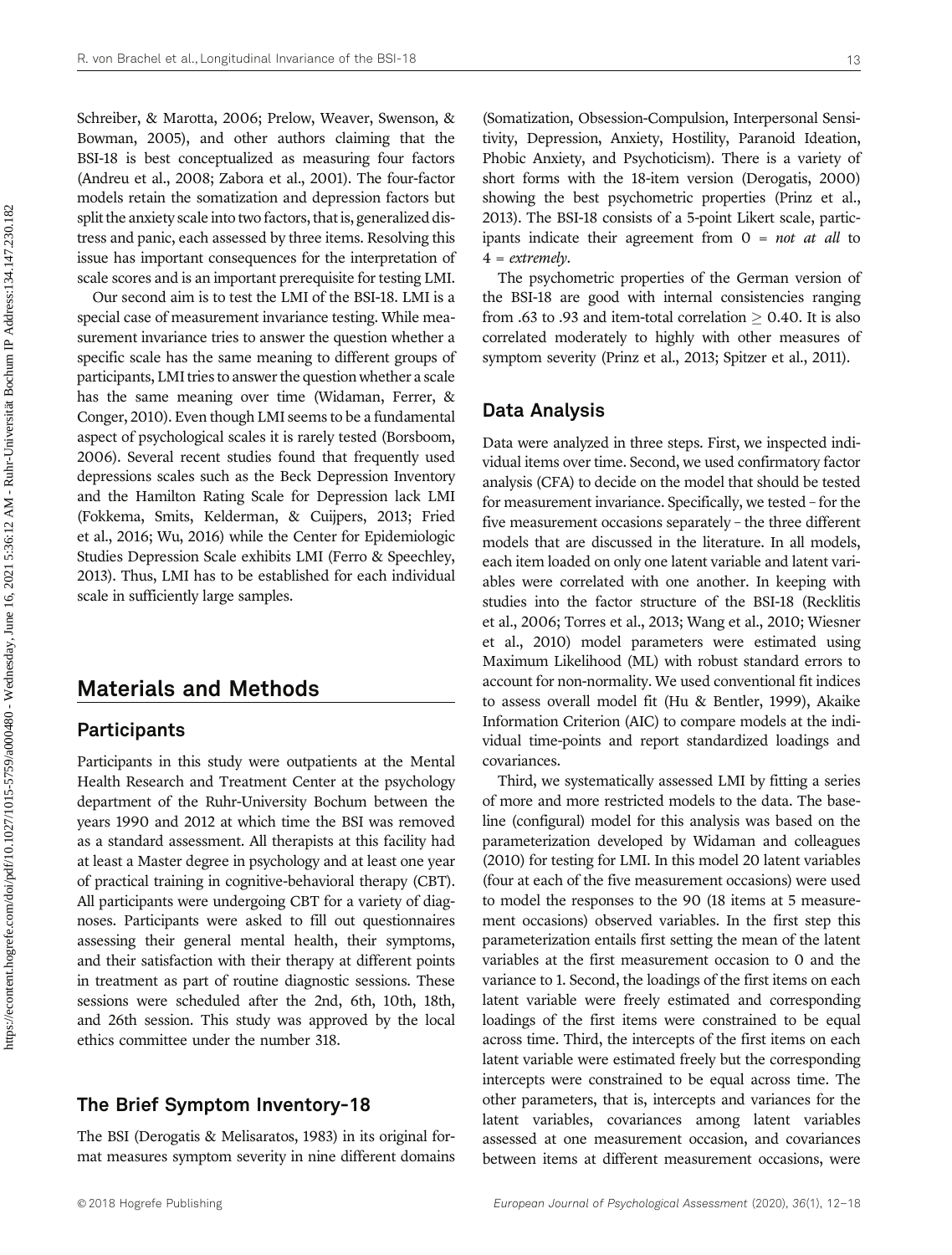estimated freely. The weak invariance model added acrosstime invariance constraints on the remaining loadings. Since 4 of the 18 loadings were already constrained in the baseline model this yielded 56 (18 – 4  $\times$  4) degrees of freedom. The strong invariance model added across-time invariance constraints on the item intercepts. Again, since 4 of the 18 item intercepts were already constrained, this yielded 56 degrees of freedom. Lastly, the strict invariance model further added constraints on the residual variances of the items yielding 56 degrees of freedom. These different models were first compared using scaled chi-square tests (Satorra & Bentler, 2001). We calculate the effect size w that is based on chi-square test to describe the magnitude of the invariance. Because w is equal to Pearsons' correlation coefficient it may be interpreted using the same conventions for small ( $w = 0.1$ ), medium ( $w = .3$ ), and large  $(w = .05)$  effect sizes (Newsom, 2015, p. 30). Since these chi-square based statistics are sensitive to sample size (Cheung & Rensvold, 2002; Little, 1997), we also used changes in fit indices to describe model differences. Specifically, we interpreted increases in CFI < .01 as indicating a similarly good model fit and thus support for invariance assumption (Cheung & Rensvold, 2002). All analyses were performed in R using the lavaan package (Rosseel, 2012).

# Results

## Sample

Overall, 1,771 patients visited the clinic at least once and participated in diagnostic sessions during the study period. Of these 590 patients took part in less than five diagnostic sessions, indicating short-term therapies or treatment termination. Of the 1,181 patients with at least five BSI-scores, no demographic or clinical data could be found for 100, leaving 1,081 patients that were included in the analysis. There were no statistically significant differences in the overall BSI-score at baseline between included and excluded participants. Participants were on average 37.07 years old (min = 18; max = 69;  $SD = 10.64$ ) and mostly female ( $n = 632$ ; 58%). The five most frequent first diagnoses according to Diagnostic and Statistical Manual of Mental Disorders, Fourth Edition (DSM-IV) terminology were panic disorder  $(n = 187; 17\%)$ , social phobia ( $n = 168; 15\%$ ), major depression with recurrent  $(n = 128; 12%)$  or a single episode  $(n = 76; 7%)$ , and obsessivecompulsive disorder  $(n = 57; 5\%).$ 

## Descriptive Statistics

As a first step, we calculated the individual item means for each measurement occasion. As can be seen in Table 1 participants showed decreased ratings in later compared to earlier sessions.

### Structure of the BSI-18

To determine the structure of the BSI-18 and to yield a valid baseline model for invariance testing, we fitted the one-, three- and four-dimensional models described above to each of the five measurement occasions separately. The fit indices were good for all models and showed that the best fitting model according to AIC was always the model with four factors. Model fit for the four-factor model was good for all measurement occasions (Table 2). All individual standardized loadings were substantial (> .30) and increased for most items from the first to the last measurement occasion (see Table S1 in the Electronic Supplementary Material, ESM 1). Correlations between factors were substantial in both the three  $(.48 < r < .79)$  and four-factor model  $(.48 < r < .83$ ; see Tables S2 and S3 in ESM 1). This four-factor solution was also invariant across gender and age (see S4 in ESM 1).

#### Longitudinal Measurement Invariance

The series of model comparisons showed that adding constraints to the model yielded significantly decreased model fit as measured by chi-square tests (see Table 3), that is, constraining the loadings to be equal across time resulted in a significant decrease in model fit,  $\chi^2(56) = 455.8$ ;  $p$  < .001;  $w = 0.087$ ;  $\Delta CFI = 0.0041$ . However, these decreases were all smaller than the threshold of ΔCFI < .01. Similarly, the comparisons for strong and strict invariance showed very small albeit significant differences between the constrained and unconstrained models.

## **Discussion**

In the present study, the factorial structure and LMI of the BSI-18 during psychotherapy was investigated in a large outpatient sample. We found that a model with four latent dimensions showed the best fit to the data for all five measurement occasions. The latent dimensions were depression, somatization and two anxiety dimensions relating to panic and general anxiety. We also found that the BSI-18 exhibits strict longitudinal invariance. In the following, we will discuss each of these findings in turn, before describing general methodological aspects and limitations of the present study.

An open issue concerning the factor structure of the BSI-18 is whether or not the anxiety factor needs to be split up into two factors (general anxiety and panic).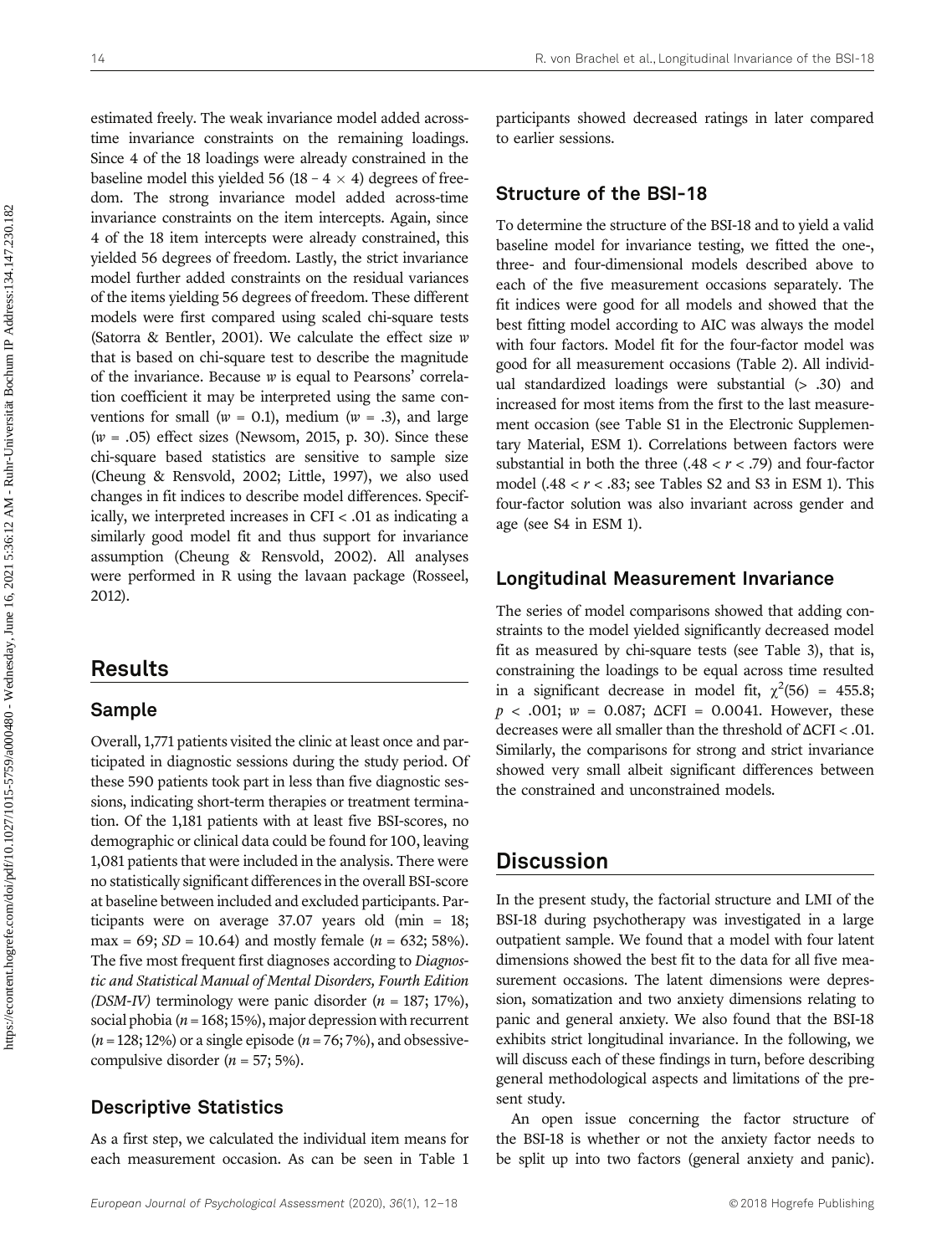| Item              | T1          | T <sub>2</sub> | T <sub>3</sub> | <b>T4</b>  | T <sub>5</sub> |
|-------------------|-------------|----------------|----------------|------------|----------------|
| Nervousness       | 2.90(1.20)  | 2.71(1.12)     | 2.55(1.10)     | 2.47(1.08) | 2.41(1.08)     |
| Scared            | 1.92(1.15)  | 1.77(1.04)     | 1.68(0.94)     | 1.63(0.92) | 1.64(0.92)     |
| Lonely            | 2.85(1.37)  | 2.50(1.28)     | 2.41(1.24)     | 2.31(1.24) | 2.28(1.21)     |
| Blue              | 2.75(1.25)  | 2.52(1.17)     | 2.42(1.17)     | 2.36(1.21) | 2.29(1.15)     |
| No interest       | 2.53(1.34)  | 2.27(1.23)     | 2.18(1.23)     | 2.07(1.20) | 1.99(1.13)     |
| Fearful           | 2.44(1.27)  | 2.24(1.18)     | 2.13(1.14)     | 2.05(1.12) | 2.00(1.06)     |
| Faintness         | 1.90(1.09)  | 1.79(1.00)     | 1.74(0.96)     | 1.70(0.96) | 1.69(0.93)     |
| Nausea            | 2.08(1.20)  | 2.03(1.18)     | 1.98(1.14)     | 1.91(1.09) | 1.87(1.08)     |
| Short of breath   | 1.89(1.14)  | 1.77(1.03)     | 1.74(1.05)     | 1.69(0.96) | 1.68 (0.99)    |
| Numb/tingling     | 1.76(1.09)  | 1.66(0.98)     | 1.69(1.00)     | 1.66(0.98) | 1.66(0.97)     |
| Hopelessness      | 2.96 (1.39) | 2.67(1.32)     | 2.51(1.27)     | 2.43(1.27) | 2.37(1.26)     |
| Body weakness     | 2.11(1.20)  | 2.02(1.17)     | 1.93(1.14)     | 1.87(1.10) | 1.86 (1.09)    |
| Tense             | 3.09(1.25)  | 2.91(1.18)     | 2.81(1.15)     | 2.72(1.13) | 2.66(1.15)     |
| Panic episodes    | 2.32(1.42)  | 1.97(1.19)     | 1.89(1.12)     | 1.76(0.99) | 1.78 (1.03)    |
| Restlessness      | 2.23(1.26)  | 2.13(1.17)     | 2.11(1.17)     | 2.02(1.14) | 1.97(1.12)     |
| Worthlessness     | 2.78(1.45)  | 2.49(1.36)     | 2.33(1.33)     | 2.25(1.31) | 2.22 (1.28)    |
| Chest pains       | 1.84(1.10)  | 1.76(1.01)     | 1.72(0.99)     | 1.67(0.92) | 1.69(0.97)     |
| Suicidal thoughts | 1.73(1.10)  | 1.53(0.92)     | 1.50(0.88)     | 1.49(0.86) | 1.52(0.91)     |

Table 1. Item means for all measurement occasions

Table 2. Model Fit Indices at the five measurement occasions

| Time           | Factors | $\chi^2$  | df  | CFI   | AIC        | <b>RMSEA</b> | <b>SRMR</b> |
|----------------|---------|-----------|-----|-------|------------|--------------|-------------|
|                | One     | 1,842.351 | 135 | 0.724 | 58,051.912 | 0.120        | 0.089       |
|                | Three   | 551.048   | 132 | 0.933 | 56,475.422 | 0.060        | 0.045       |
| $\overline{ }$ | Four    | 482.162   | 129 | 0.943 | 56,397.638 | 0.055        | 0.043       |
| $\mathbf{2}$   | One     | 1,680.569 | 135 | 0.766 | 53.671.268 | 0.119        | 0.079       |
| $\overline{2}$ | Three   | 572.732   | 132 | 0.965 | 35,303.823 | 0.055        | 0.037       |
| $\overline{2}$ | Four    | 456.591   | 129 | 0.951 | 52,038.380 | 0.055        | 0.038       |
| 3              | One     | 1,522.678 | 135 | 0.788 | 52,296.144 | 0.115        | 0.077       |
| 3              | Three   | 509.344   | 132 | 0.944 | 50,872.420 | 0.060        | 0.043       |
| 3              | Four    | 435.645   | 129 | 0.955 | 50.778.330 | 0.054        | 0.041       |
| 4              | One     | 1,518.242 | 135 | 0.803 | 50.542.507 | 0.114        | 0.075       |
| 4              | Three   | 507.702   | 132 | 0.948 | 49,143.787 | 0.060        | 0.042       |
| 4              | Four    | 417.124   | 129 | 0.960 | 49,024.902 | 0.053        | 0.040       |
| 5              | One     | 1,383.608 | 135 | 0.807 | 49,982.899 | 0.113        | 0.074       |
| 50             | Three   | 451.223   | 132 | 0.952 | 48,571.511 | 0.057        | 0.037       |
| 5              | Four    | 383.586   | 129 | 0.962 | 48,478.828 | 0.051        | 0.036       |

Notes. df = degrees of freedom; CFI = Comparative Fit Index; AIC = Akaike Information Criterion; RMSEA = Root Mean Squared Error of Approximation; SRMR = Standardized Root Mean squared Residual.

Unfortunately, the authors that have contributed to this literature not only studied different populations but used vastly different methods to decide for or against a specific number of factors such as parallel analysis, EFA, and CFA. Studies supporting a three-dimensional structure did not explicitly test for the number of dimensions to retain, or compare the three- to the four-dimensional structure (Prinz et al., 2013; Spitzer et al., 2011; Torres et al., 2013). Studies supporting the single-factor model also did not directly compare the different models (Prelow et al., 2005) or compared a single-factor model with post hoc modifications to an unaltered three-factor model (Asner-Self et al., 2006). In the present study, we directly compared the proposed models using CFA and found that a four-factor model with two anxiety dimension fit the data at all measurement occasions better than three- or onedimensional models. While the correlations between the panic and generalized anxiety scores were high, they were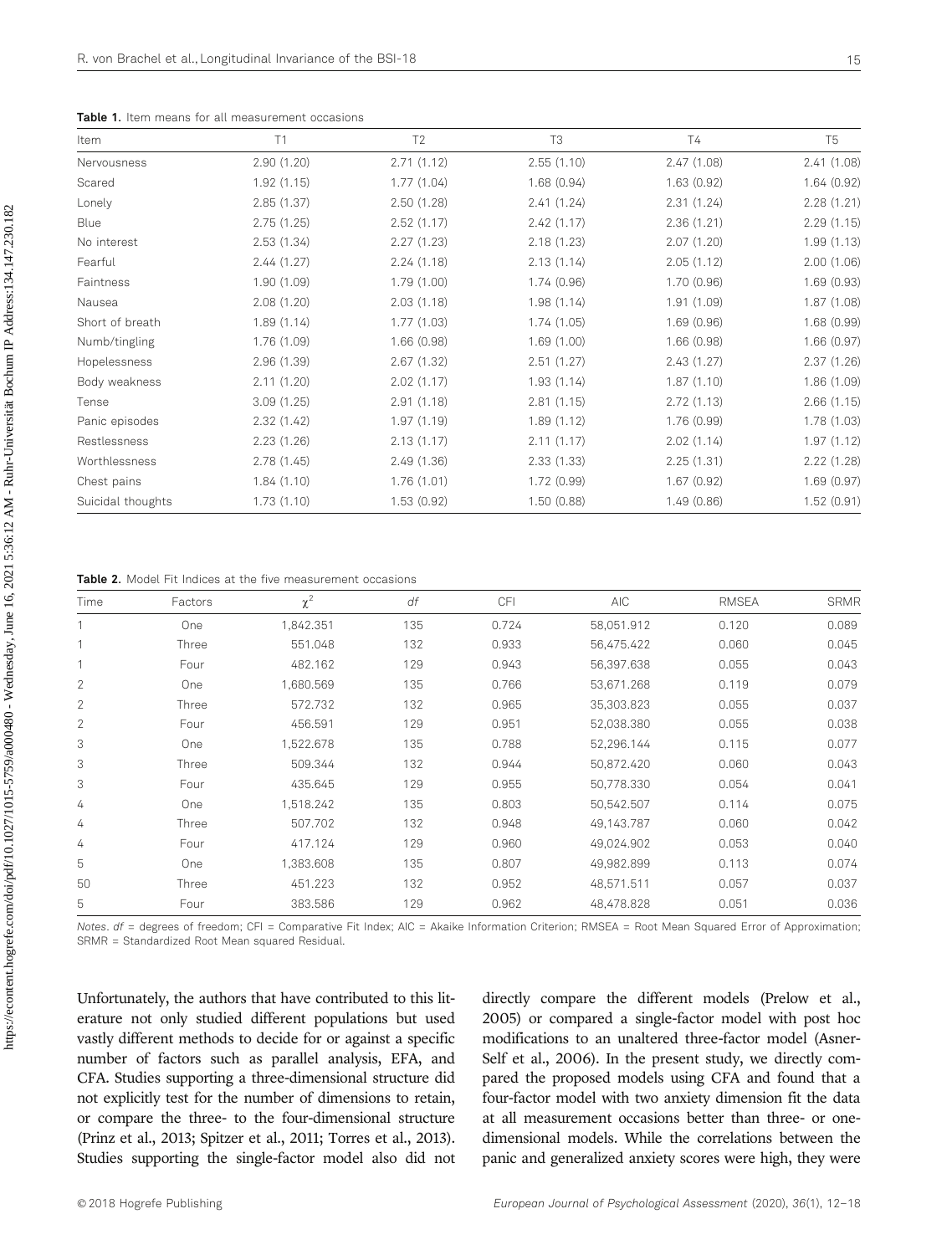|            |           | $\sim$ |              |       |             |                 |       |              |
|------------|-----------|--------|--------------|-------|-------------|-----------------|-------|--------------|
| Model      |           | df     | <b>RMSEA</b> | CFI   | <b>SRMR</b> | Δχ <sup>2</sup> | W     | $\Delta$ CFI |
| Configural | 8.593.846 | 3.669  | 0.035        | 0.931 | 0.218       |                 |       |              |
| Weak       | 8.942.657 | 3.725  | 0.036        | 0.927 | 0.237       | 455.80          | 0.087 | 0.0041       |
| Strong     | 9.114.393 | 3.781  | 0.036        | 0.926 | 0.240       | 242.25          | 0.064 | 0.0016       |
| Strict     | 9,852.268 | 3.837  | 0.038        | 0.916 | 0.239       | 713.47          | 0.109 | 0.0095       |

Table 3. Model comparisons for LMI testing

Note.  $Δχ²$  were calculated based on the scaled test statistic (Satorra & Bentler, 2001).

still smaller than suggested thresholds for factor correlations (Kline, 2015). Importantly, all other studies directly comparing the three and four-factor model found that the four-factor solution had a better fit to the data than the three-factor solution (Abraham et al., 2017; Durá et al., 2006; Galdón et al., 2008; Petkus et al., 2010; Recklitis et al., 2006; Wang et al., 2010; Wiesner et al., 2010). The authors all indicate that these small improvements may be due to chance and name theoretical reasons for their preference of the three-dimensional structure. While we believe it is very prudent to retain a factor model even if results of a single study point in a different direction, especially if it is a small study (Durá et al., 2006; Galdón et al., 2008; Hirschfeld, von Brachel, & Thielsch, 2014; Petkus et al., 2010), we believe that there is now converging evidence from several large-scale studies with several thousand participants across several countries and with diverse background (Abraham et al., 2017; Recklitis et al., 2006; Wiesner et al., 2010) all indicating that the four-dimensional model has a better fit to the empirical data than the three-factor model. This is also in-line with recent work in clinical psychology showing that panic disorder and generalized anxiety disorder are clearly distinct regarding their general distress, their psychophysiological patterns (McTeague & Lang, 2012) as well concerning their long-term course (Bruce et al., 2005). Both, however, share common etiological features such as uncertainty intolerance (Carleton et al., 2014) and are often comorbid, which may explain the high intercorrelation between the two factors in this study.

Our investigation of the LMI showed some significant decreases in model fit when LMI was assumed, the magnitude of these decreases was smaller than established thresholds (Cheung & Rensvold, 2002) and appear to be smaller than studies into the BDI (Fokkema et al., 2013). Thus, it is appropriate to use BSI-18 scores for pre-post comparisons (Fokkema et al., 2013; Newsom, 2015; Widaman et al., 2010). Since measurement invariance is a property of the measurement scale rather than the construct under investigation, it is of little use to speculate on differences to studies into LMI that used different measures.

However, reviewing other LMI studies raises a more general question about the methods that are used to investigate LMI. Researchers studying LMI (Ferro & Speechley, 2013; Fokkema et al., 2013) – and also MI (Raghavan,

Rosenfeld, & Rasmussen, 2015; Torres et al., 2013; Wang et al., 2010; Wiesner et al., 2010) – differ in their choice of parameterization of the model (via loadings of items or setting latent variable variances), estimation procedure (ML, robust ML, weighted least squares), and criterion for LMI (chi-square tests, changes in CFI). While all these have an impact on the conclusions that might be drawn there are no simulation studies in the context of LMI testing to guide these decisions. In addition to establishing evidence-based guidelines for standards to test for LMI it may be instructive to take a more graded approach to invariance testing. Rather than assuming that LMI is either present – if a decrease model fit is larger than some threshold – or absent – if a decrease model fit is smaller than some threshold – it may be more useful to think about the magnitude of these differences and their effect on clinical research questions.

The present study has some limitations that need to be kept in mind. First, there is no information concerning the detailed content of the treatment (other than all received CBT), medication or duration of illness which may have influenced patients' view of their illness and consequently their answers to the BSI-18. Second, since the data has been collected over 20 years, it is also possible that cohort effect or different Zeitgeist causes differences in answering the BSI-items. Third, the sample consisted of psychotherapy outpatients in a naturalistic setting, which allows for generalization for people with mild to moderate mental illness rather than psychiatric inpatients or somatic medical conditions like cancer. It would be interesting to investigate whether the BSI-18 possesses LMI for patients in somatic medical treatments. Furthermore, replication of LMI in other cultural settings would be beneficial.

In summary, we find that the BSI-18 is best conceptualized as a four-dimensional screening instrument assessing depression, general anxiety, panic, and somatic symptoms. Furthermore, our finding of strict invariance supports the use of simple sum scores to assess individual change of symptom and distress in outpatient samples during psychotherapy.

#### Electronic Supplementary Material

The electronic supplementary material is available with the online version of the article at [https://doi.org/](https://doi.org/10.1027/1015-5759/a000480)10.1027/ 1015-5759/a[000480](https://doi.org/10.1027/1015-5759/a000480)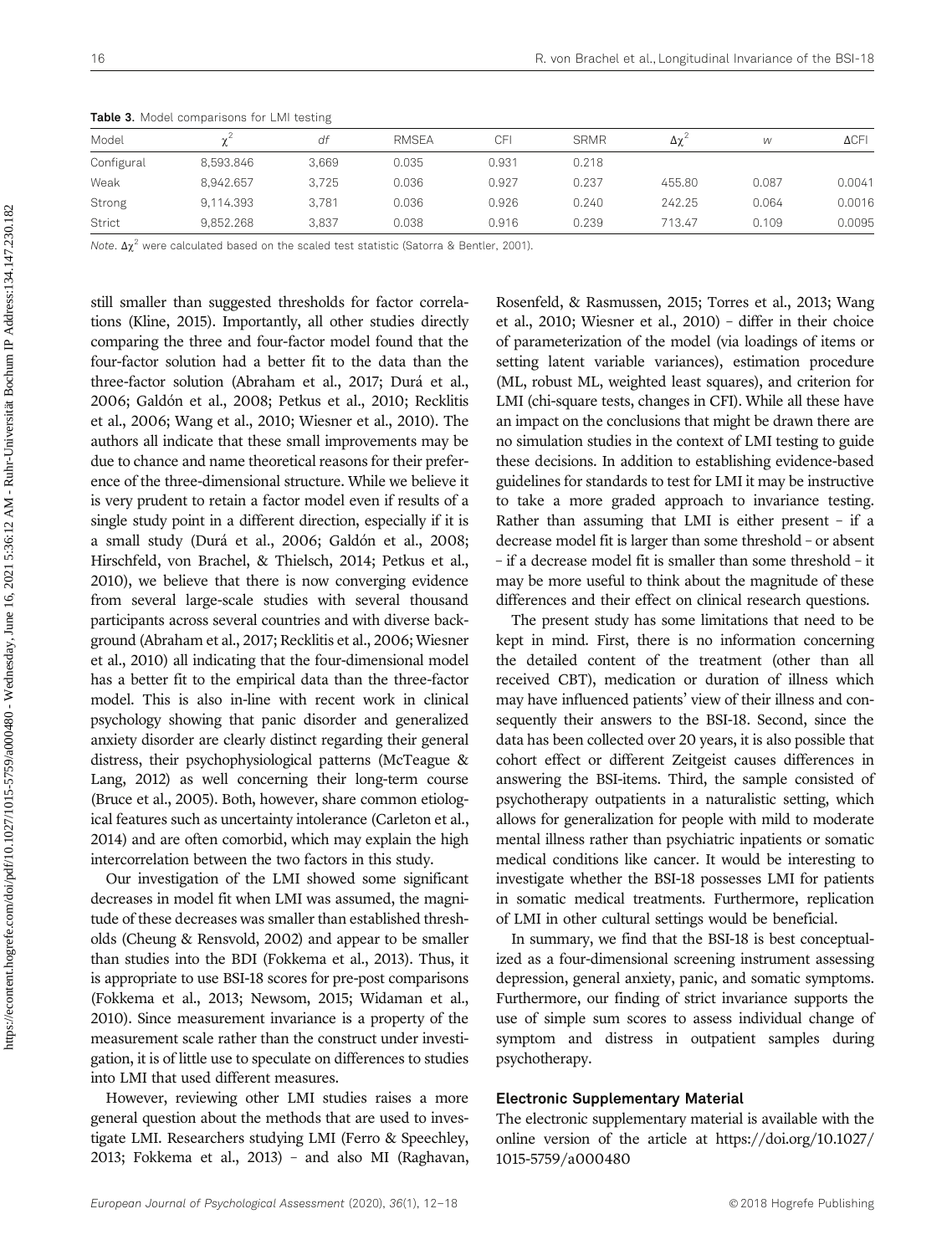#### ESM 1. Tables (.pdf)

Tables gives the standardized factor loadings over time (S1) as well as the factor intercorrelations for the three- (S2) and four- (S3) factor solutions and results of cross-sectional invariance tests.

# References

- Abraham, D. S., Gruber-Baldini, A. L., Harrington, D., & Shulman, L. M. (2017). The factor structure of the Brief Symptom Inventory-18 (BSI-18) in Parkinson disease patients. Journal of Psychosomatic Research, 96, 21–26. [https://doi.org/](https://doi.org/10.1016/j.jpsy�chores.2017.03.002) [10.1016/j.jpsychores.2017.03.002](https://doi.org/10.1016/j.jpsy�chores.2017.03.002)
- Andreu, Y., Galdón, M. J., Dura, E., Ferrando, M., Murgui, S., García, A., & Ibáñez, E. (2008). Psychometric properties of the Brief Symptoms Inventory-18 (BSI-18) in a Spanish sample of outpatients with psychiatric disorders. Psicothema, 20, 844–850.
- Asner-Self, K. K., Schreiber, J. B., & Marotta, S. A. (2006). A crosscultural analysis of the Brief Symptom Inventory-18. Cultural Diversity & Ethnic Minority Psychology, 12, 367–375. [https://](https://doi.org/10.1037/1099-9809.12.2.367) [doi.org/10.1037/1099-9809.12.2.367](https://doi.org/10.1037/1099-9809.12.2.367)
- Borsboom, D. (2006). When does measurement invariance matter? Medical Care, 44, S176–S181.
- Bruce, S. E., Yonkers, K. A., Otto, M. W., Eisen, J. L., Weisberg, R. B., Pagano, M., ... Keller, M. B. (2005). Influence of psychiatric comorbidity on recovery and recurrence in generalized anxiety disorder, social phobia, and panic disorder: A 12-year prospective study. The American Journal of Psychiatry, 162, 1179–1187.
- Carleton, R. N., Duranceau, S., Freeston, M. H., Boelen, P. A., McCabe, R. E., & Antony, M. M. (2014). "But it might be a heart attack": Intolerance of uncertainty and panic disorder symptoms. Journal of Anxiety Disorders, 28, 463–470.
- Cheung, G. W., & Rensvold, R. B. (2002). Evaluating goodness-offit indexes for testing measurement invariance. Structural Equation Modeling, 9, 233–255.
- Derogatis, L. R. (2000). The Brief Symptom Inventory-18 (BSI-18): Administration, scoring, and procedures manual. Minneapolis, MN: National Computer Systems.
- Derogatis, L. R., & Melisaratos, N. (1983). The Brief Symptom Inventory: An introductory report. Psychological Medicine, 13, 595–605.
- Durá, E., Andreu, Y., Galdón, M. J., Ferrando, M., Murgui, S., Poveda, R., & Jimenez, Y. (2006). Psychological assessment of patients with temporomandibular disorders: Confirmatory analysis of the dimensional structure of the Brief Symptoms Inventory 18. Journal of Psychosomatic Research, 60, 365–370.
- Ferro, M. A., & Speechley, K. N. (2013). Factor structure and longitudinal invariance of the Center for Epidemiological Studies Depression Scale (CES-D) in adult women: Application in a population-based sample of mothers of children with epilepsy. Archives of Women's Mental Health, 16, 159–166.
- Fokkema, M., Smits, N., Kelderman, H., & Cuijpers, P. (2013). Response shifts in mental health interventions: An illustration of longitudinal measurement invariance. Psychological Assessment, 25, 520–531.<https://doi.org/10.1037/a0031669>
- Fried, E. I., van Borkulo, C. D., Epskamp, S., Schoevers, R. A., Tuerlinckx, F., & Borsboom, D. (2016). Measuring depression over time... or not? Lack of unidimensionality and longitudinal measurement invariance in four common rating scales of depression. Psychological Assessment, 28, 1354–1367. [https://doi.org/10.1037/pas0000275](https://doi.org/10.1037/�pas0000275)
- Galdón, M. J., Durá, E., Andreu, Y., Ferrando, M., Murgui, S., Pérez, S., & Ibañez, E. (2008). Psychometric properties of the

Brief Symptom Inventory-18 in a Spanish breast cancer sample. Journal of Psychosomatic Research, 65, 533–539.

- Geisheim, C., Hahlweg, K., Fiegenbaum, W., Frank, M., Schröder, B., & von Witzleben, I. (2002). Das Brief Symptom Inventory (BSI) als Instrument zur Qualitätssicherung in der Psychotherapie [The German version of the Brief Symptom Inventory (BSI): Reliability and validity in a sample of outpatient psychotherapy patients]. Diagnostica, 48, 28–36.
- Hirschfeld, G., von Brachel, R., & Thielsch, M. (2014). Selecting items for Big Five questionnaires: At what sample size do factor loadings stabilize? Journal of Research in Personality, 53, 54–63. <https://doi.org/10.1016/j.jrp.2014.08.003>
- Hu, L., & Bentler, P. M. (1999). Cutoff criteria for fit indexes in covariance structure analysis: Conventional criteria versus new alternatives. Structural Equation Modeling, 6, 1–55.
- Kline, R. B. (2015). Principles and practice of structural equation modeling. New York, NY: Guilford Press.
- Little, T. D. (1997). Mean and covariance structures (MACS) analyses of cross-cultural data: Practical and theoretical issues. Multivariate Behavioral Research, 32, 53–76.
- Loutsiou-Ladd, A., Panayiotou, G., & Kokkinos, C. M. (2008). A review of the factorial structure of the Brief Symptom Inventory (BSI): Greek evidence. International Journal of Testing, 8, 90–110.
- McTeague, L. M., & Lang, P. J. (2012). The anxiety spectrum and the reflex physiology of defense: From circumscribed fear to broad distress. Depression and Anxiety, 29, 264–281.
- Newsom, J. T. (2015). Longitudinal structural equation modeling. New York, NY: Routledge.
- Petkus, A. J., Gum, A. M., Small, B., Malcarne, V. L., Stein, M. B., & Wetherell, J. L. (2010). Evaluation of the factor structure and psychometric properties of the Brief Symptom Inventory-18 with homebound older adults. International Journal of Geriatric Psychiatry, 25, 578–587.
- Piersma, H. L., Reaume, W. M., & Boes, J. L. (1994). The Brief Symptom Inventory (BSI) as an outcome measure for adult psychiatric inpatients. Journal of Clinical Psychology, 50, 555–563.
- Prelow, H. M., Weaver, S. R., Swenson, R. R., & Bowman, M. A. (2005). A preliminary investigation of the validity and reliability of the Brief-Symptom Inventory-18 in economically disadvantaged Latina American mothers. Journal of Community Psychology, 33, 139–155.
- Prinz, U., Nutzinger, D. O., Schulz, H., Petermann, F., Braukhaus, C., & Andreas, S. (2013). Comparative psychometric analyses of the SCL-90-R and its short versions in patients with affective disorders. BMC Psychiatry, 13, 1.
- Raghavan, S. S., Rosenfeld, B., & Rasmussen, A. (2015). Measurement invariance of the Brief Symptom Inventory in survivors of torture and trauma. Journal of Interpersonal Violence, 32, 1708–1729. [https://doi.org/10.1177/0886260515619750](https://doi.org/10.1177/0886260515619750 )
- Recklitis, C. J., Parsons, S. K., Shih, M.-C., Mertens, A., Robison, L. L., & Zeltzer, L. (2006). Factor structure of the Brief Symptom Inventory-18 in adult survivors of childhood cancer: results from the childhood cancer survivor study. Psychological Assessment, 18, 22–32.<https://doi.org/10.1037/1040-3590.18.1.22>
- Rosseel, Y. (2012). lavaan: An R package for structural equation modeling. Journal of Statistical Software, 48, 1–36.
- Satorra, A., & Bentler, P. M. (2001). A scaled difference chi-square test statistic for moment structure analysis. Psychometrika, 66, 507–514.
- Spitzer, C., Hammer, S., Löwe, B., Grabe, H. J., Barnow, S., Rose, M., ... Franke, G. H. (2011). The short version of the Brief Symptom Inventory (BSI-18): preliminary psychometric properties of the German translation. Fortschritte der Neurologie – Psychiatrie, 79, 517–523.<https://doi.org/10.1055/s-0031-1281602>
- Torres, L., Miller, M. J., & Moore, K. M. (2013). Factorial invariance of the Brief Symptom Inventory-18 (BSI-18) for adults of